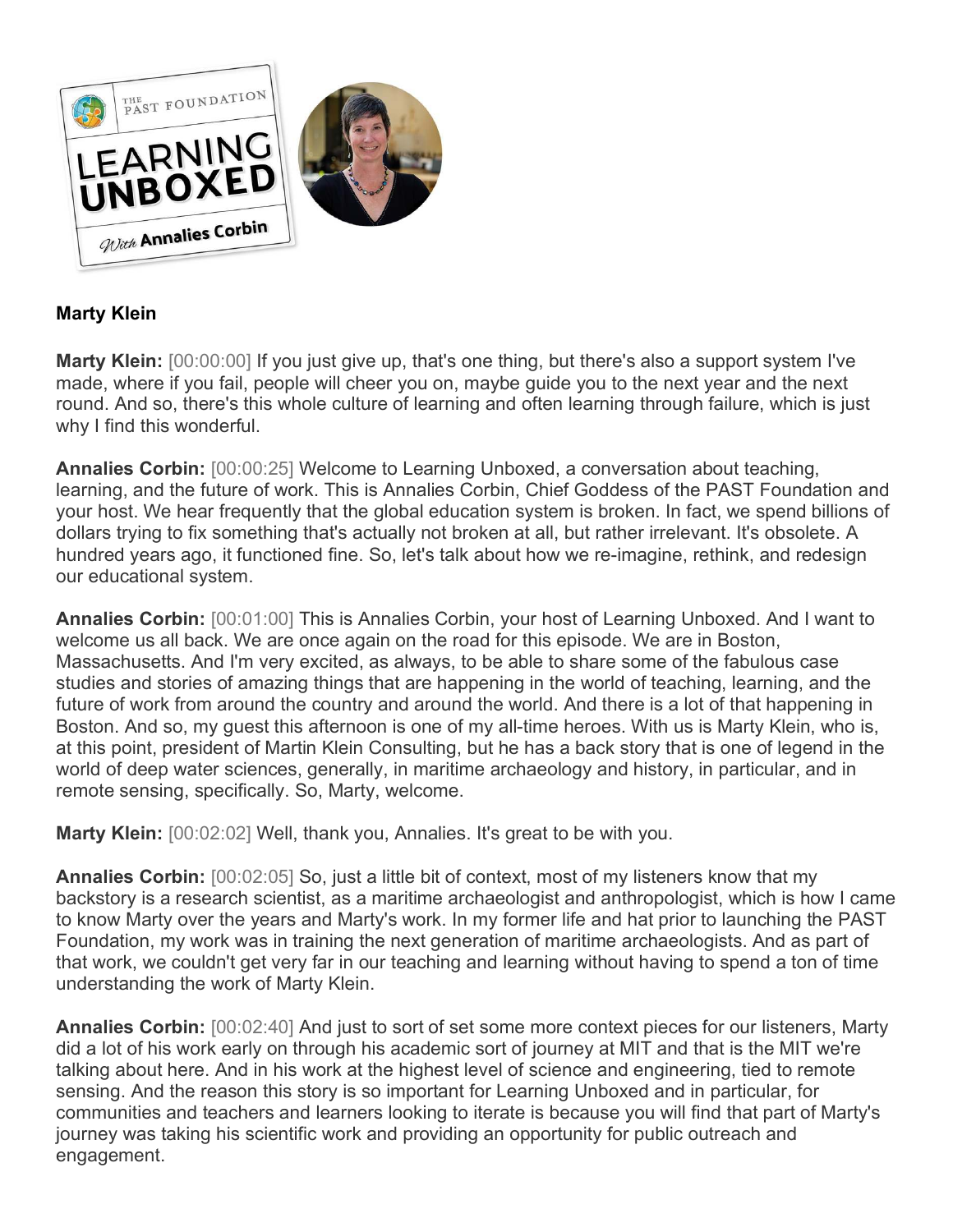**Annalies Corbin:** [00:03:24] In other words, ways to take the real-world science and engineering he's doing and make it relevant to young people. And that's really the story that we're talking about today. So, as I digress a little bit here, one of the things that I'm sure that Marty is certainly proud of is certainly one that the rest of us in the profession are proud of was the fact that the National Academy of Engineering provided you with a citation for the development of underwater imaging systems that have contributed to the ocean exploration. And that's a pretty rare thing as a research scientist to have received, yes?

## **Marty Klein:** [00:04:01] Yes.

**Annalies Corbin:** [00:04:05] So, Marty, for those who don't know, I don't want to get into high level details of the work that you've done, but one of my favorite stories of all time about you is as a graduate student, I believe it was, at MIT, walking into the office of a man by the name of Doc Edgerton. So, for folks who don't know, who aren't from this field, Doc Edgerton is one of the leading folks in a lot of early, early work around sensing, a remote sensing coming out at MIT. So, tell us about how you got involved in remote sensing, Marty.

**Marty Klein:** [00:04:38] Well, it all happened in a way by accident. My start in the field really started when I was a kid. People joke about that I was born with a pocket knife. I always like to build things and take them apart. And so, as a kid, I just like to tinker. And I would take every radio in the house and turn it into an intercom. And I would fix people's phonographs and I would fix their TVs. And it was the early days of electronics and I became fascinated with a device called the transistor.

**Marty Klein:** [00:05:17] It had just been developed in the 1950s by three guys. Bardeen, I forgot their exact names, but for some reason, I took a fascination with these things. And they were new and they were expensive. But I just read everything I could about them. And I could take my whole allowance and buy one for \$6. And so, I started building things. I started building little radios. I started building them intercoms, various electronic gadgets. And I also like to write. I come from—my father was somewhat of a writer and I liked to write.

**Marty Klein:** [00:06:04] So, as a kid, I wrote articles about what I was doing. And one of my first articles was about building a sophisticated transistor radio. It was called the Super 8. And you can't see me on TV here, but I'm a little guy. And I went into New York City and I met the publisher, the editor of a magazine called Radio Electronics. I was maybe 16. And went into this guy and I said, "I've written this article." And he looks down on me and says, "Sonny, did your father write that?"

Marty Klein: [00:06:39] I got very indignant. I said, "No, I wrote it." So, I had some articles in these magazines. And so, I like to build things. And so, I managed to get—it's kind of a story. My cousin had gone to MIT before. My cousin was like my big brother and he had gotten in MIT, so I wanted to go to MIT. And it was just a given that I was going to go into electrical engineering, which I did. He went into naval architecture, but I went to engineering. And as a senior at MIT, we had to do a thesis. And I didn't know what—they didn't tell you, you know, what to do, so I roamed around the halls of the school and I talked to people, I talked to professors, I looked at magazines.

**Marty Klein:** [00:07:29] And I was kind of lost. I did find a project that was very mathematical. Oddly enough, it was about image processing. But this is long before the days of computers and sophisticated electronics and microprocessors. So, that's what I was going to do. And I didn't really want to do it. It was a bunch of just equations and math was not my strong—my strong suit was building things. That's what I enjoyed, making them, more. So, I was kind of lost. And at MIT, as you said, I went into—there was a famous professor named Harold Edgerton. Everyone called them Doc Edgerton.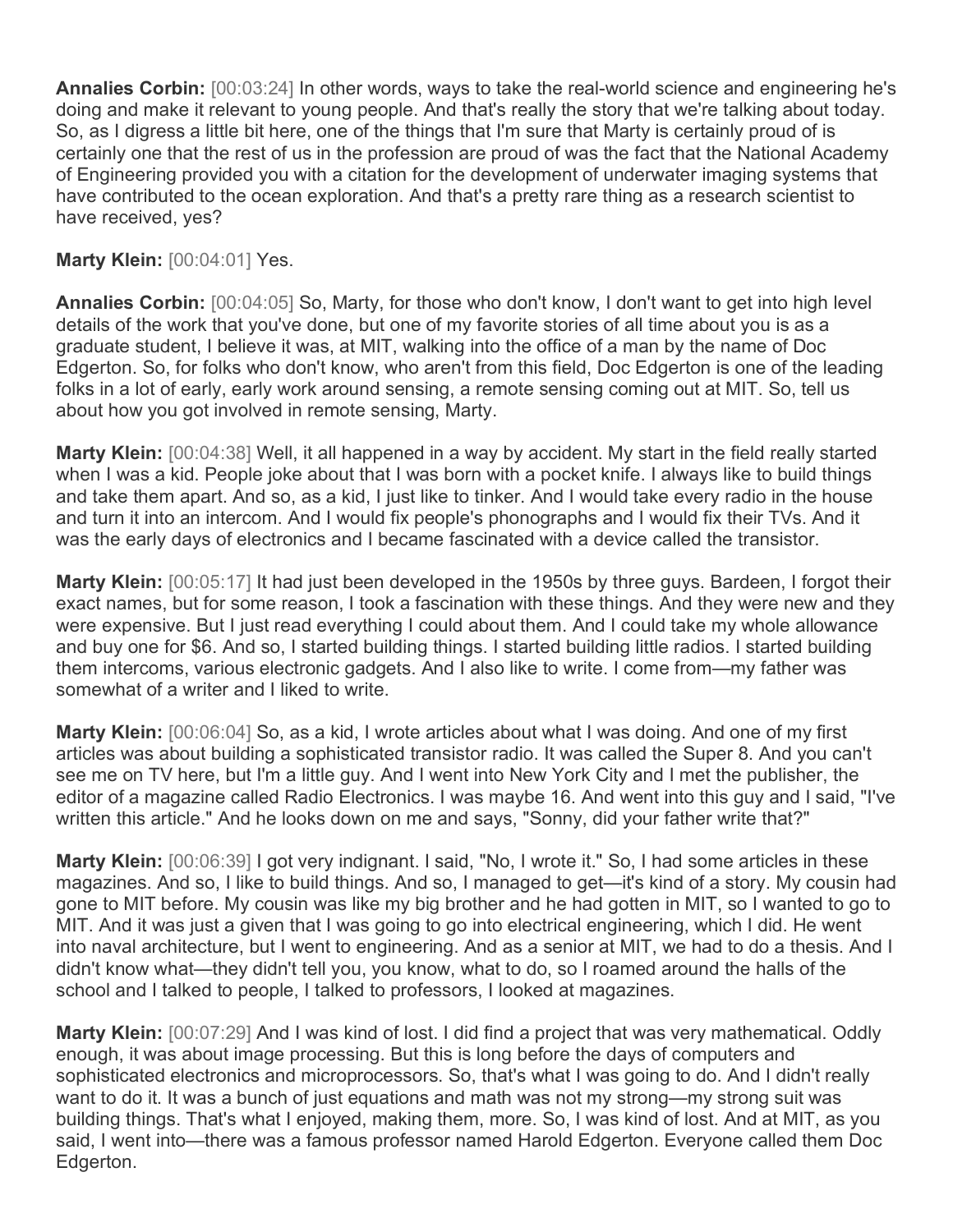**Annalies Corbin:** [00:08:10] Yeah.

Marty Klein:  $[00:08:10]$  And he was quite famous. He developed strobe light. He's very famous forhe didn't invent it, but he perfected the strobe light. And so, pictures that you see of milk drops and bullets going through cards and all kind of iconic things, he made those pictures. He worked on strobes way back in the 1930s, at first, for industrial purposes, but then, he became one of the world's great photographers. And so, I asked him, "Doc, do you might have anything interesting to work on?" And my life that day changed and it's still—it changed radically.

**Marty Klein:** [00:08:57] And to this day, I became a student of Edgerton's, a protege of Edgerton's. And it was an amazing opportunity. He was literally one of the world's great scientists. He had all—he knew everyone in the world. It turns out Edgerton had been introduced to Jacques Cousteau, the famous oceanographer by the National Geographic magazine. Cousteau wanted to take pictures in the deepest part of the ocean and Geographic put Doc and Cousteau together. And Doc made for Cousteau an underwater camera and strobe light. And they took, in fact, the first pictures in the deepest ocean. It was very historic stuff and-

**Annalies Corbin:** [00:09:44] Classic and iconic. And we still benefit from it today.

**Marty Klein:** [00:09:47] Very much.

**Annalies Corbin:** [00:09:48] Yes.

**Marty Klein:** [00:09:48] Very much. And so, Doc, it turns out, to position this camera device, they had used a pinger. It was a converted Navy echo sounder and it made a precision ping. And they were able to—there was no wire in this connection, it was just a rope going to the camera. There was no electrical wire. So, they made a precise pinger and they could look at the pings. They would go down to the seafloor and they would also go direct to a hydrophone or an underwater microphone on the ship.

**Marty Klein:** [00:10:25] And using this apparatus, because the camera they had was down miles under the ocean, but it had to be, say, 10 feet above the seabed. And so, they figured out how to do that. Well, Doc noticed that his pinger, he was not only seeing traces, he was looking at some of the sub-bottom, the sediments below the surface. And he was an inquisitive scientist. He started working on a gadget he called the Mud Penetrator to penetrate the sediments of the—we're here in Boston, the Charles River and Boston Harbor.

**Marty Klein:** [00:11:05] And by accident, I walked into this thing and he said—he was very amazing, a man who's very warm, he was one of the world's great teachers. And he took me under his wing and he said, "Oh, Marty, I'm working on this thing, maybe you can help me with it." And so, I began working at his lab and working on this thesis and a number of things happened. For one, I met all kinds of people, being, including Cousteau, including Ed Land, the guy who started Polaroid, including many famous scientists, including professors.

**Marty Klein:** [00:11:42] And as I say, he knew the president. He knew everyone in the world. And I have some awards, but he has bigger awards. So, I started working, it turns out, because the equipment back then worked with vacuum tubes or as they say in England, valves, these glass things, nowadays, very primitive and the new technology was transistors and sort of by chance, I knew, because as a hobbyist, I had worked with transistors. So, I started working on Doc's instruments.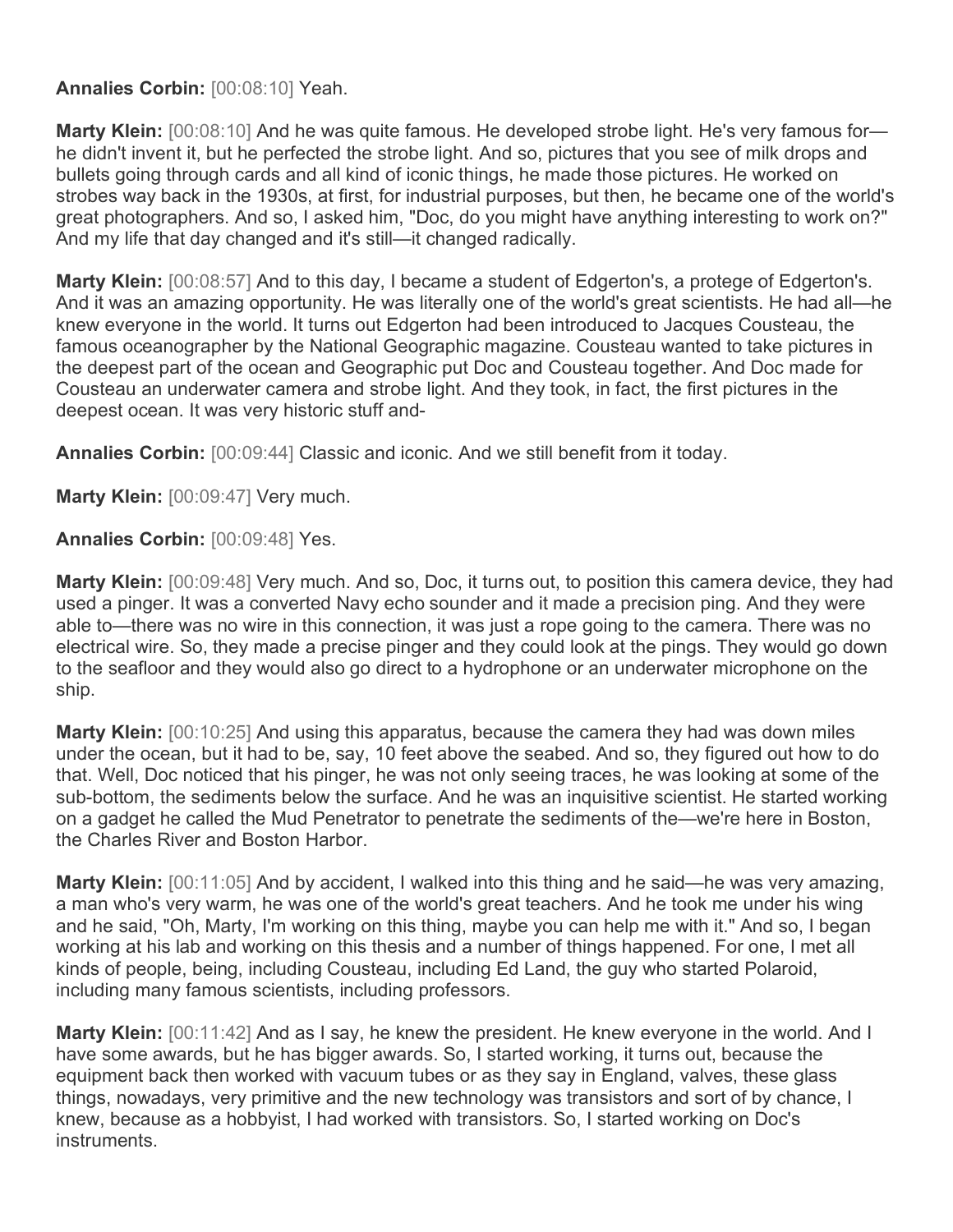**Marty Klein:** [00:12:23] And a number of things happened. One is he taught me photography. He was an amazing photographer. He had a dark room in his lab and he taught us about, oh, a lot of things about photographic resolution, about dynamic range, a lot of things that to this day are very important in the field of photography, sonar. And he also had a rifle in the lab. And we, students, could—you could shoot bullets through. He loved to do experiments. He loved students. And he loved to get you excited and go out in the field and do something. He called them experiences.

**Marty Klein:** [00:13:07] And one of the things he did is give me a key to his laboratory, which became my most precious possession. Back as a student, I was a night bird. I would work in the middle of the night. You know, work odd hours. So, I would go into the lab and you become sort of a caretaker of the lab. And we do our experiments. Well, the traces he was getting on this pinger, on this Mud Penetrator weren't very good, they were fuzzy. And I didn't like it. I tend to be—you'll hear more of this about me, but I tend, as a person, to be not satisfied intentionally. I like to make things better. I like to come into any situation and improve it.

**Marty Klein:** [00:13:56] So, I didn't like these fuzzy traces. So, I went in. I actually literally work in the middle of the night and I'd tweak around, I'd add some capacitors or I chase some noise or the thing had isolation and noise and grounding problems. So, I just fiddle and fiddle. I had my soldering iron and I'd try it. I'd try this and I'd try that. And one day, one night, in the middle of the night, the traces, we were actually looking at the wall. We had the sonar on the table just looking at the wall and we would just take a sheet of plywood and walk back and forth in front of this transducer.

**Annalies Corbin:** [00:14:36] Very high tech.

**Marty Klein:** [00:14:38] Very high tech. And you could see the echoes. And they had been for these fuzzy lines, it drove me nuts. And all of a sudden—I don't know what time or day, all of a sudden, the lines were perfect. There were like pencils. They were just gorgeous. And so, of course, I was very excited. In those days, these machines had paper recorders-

**Annalies Corbin:** [00:14:59] Yeah.

**Marty Klein:** [00:14:59] ... that threw out this awful contraption paper recorders. So, I took this paper and just laid it on Doc's desk. And I wrote on it something like, you know, "Marche", and it works. I didn't know much French, but it's something like that. And he came in in the morning and of course, he was very excited. And we became friends and colleagues. And to this day, I think of myself—he's passed away a long time ago, but I still think I'm his student—myself as a student.

**Marty Klein:** [00:15:34] I still have things I want to prove to him. There are things I want to accomplish even though we joke about it, I'm supposed to be retired. So, he had this incredible curiosity. He would wake me up literally at 4:00 in the morning on a Sunday morning and say, "Hey, Klein, get out of bed. We're going to go see if the Sumner Tunnel and Callahan Tunnel are still under Boston Harbor." If Doc said go, you got up and went. So, he had a little boat at the sailing pavilion at MIT and we'd go out on the boat.

**Marty Klein:** [00:16:11] And sure enough, the tunnels were there. They're still there. But he would just do these exciting things and he would take me on trips sometimes. So, he started using this device of his. At some point, it was looking downward. It was looking at sediment. But at some point—in the lab, we had been using it looking horizontally. So, in the water, he started using it horizontally and he made what became a crude side scan sonar. And there's a whole long history about that. He didn't invent side scan sonar.

**Annalies Corbin:** [00:16:46] Right.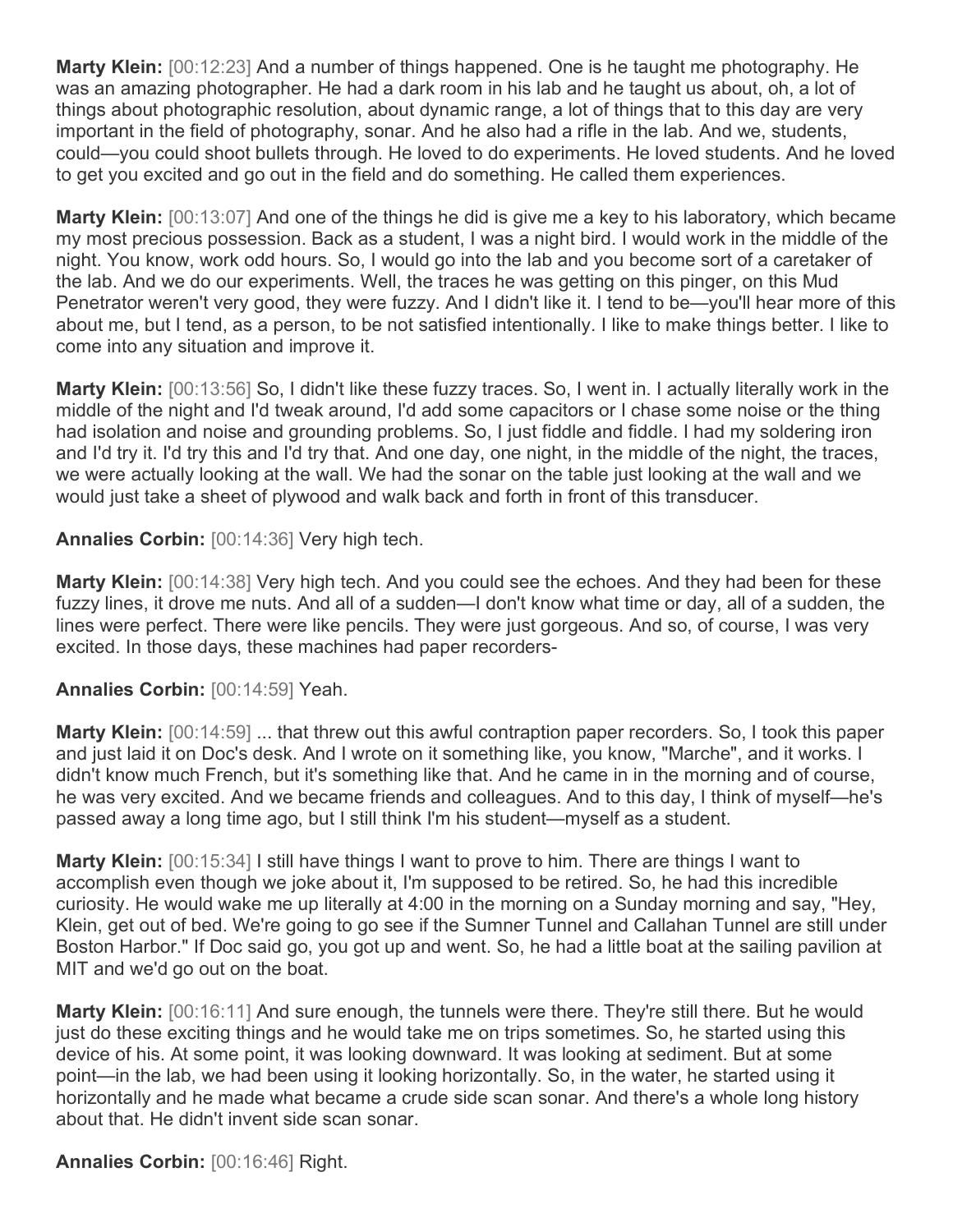**Marty Klein:** [00:16:46] I didn't invent side scan sonar. He did, though, introduce it. He had a fascination with archaeology and he wanted to show whatever he did. Especially if you met him, he used to come to this SHA convention that we're at. And he would pass out postcards of bullets going through cards and milk drops. And they would—and he just loved to make friends. He loved to show off what he was doing. And so, with the pinger, he got to meet Cousteau, he got to meet Elisha Linder in Israel.

**Marty Klein:** [00:17:21] He got to meet a whole bunch of people. And he introduced this really nascent technology to the underwater world. So, I kept working. So, for about five years, I worked. He had a company called Edgerton, Germeshausen, and Grier. Their main job, as I mentioned, was just to time and fire the nuclear shots. So, half the company would be going to the Pacific Islands and blowing up an island or something. And at lunchtime, they showed us pictures of atomic bombs going off. And-

**Annalies Corbin:** [00:17:55] It was a different time.

**Marty Klein:** [00:17:56] It was a very different time. And, you know, there's a lot to be said and we all had top secret clearances, because I did some work for the Atomic Energy Commission. And yeah, it was very much a different time. But he had this little oceanographic department and he made these things. He made various devices. He made on—once he made those cameras for Cousteau, the company made underwater cameras and strobes and he made other sound devices, he made things called boomers that made a big noise in the water and could penetrate more of the sediments. He made sparkers.

**Marty Klein:** [00:18:34] They made a number of things for the ocean world. So, I worked in his lab for about, well, maybe six months or so. And then, he hired me to work in his company. And I worked right in Boston. In fact, a sort of a funny story there, I grew up in New York City and I was a fan of the New York baseball, Giants, a fanatic fan. And one day, they moved away. They moved to—the Giants moved to San Francisco and the Brooklyn Dodgers moved to Los Angeles. And I just wouldn't watch baseball for years.

**Marty Klein:** [00:19:13] And we literally—I worked in various places. The company later changed its name to EG&G from Edgerton, Germeshausen, and Grier, but we literally worked across from Fenway Park in Boston and I never went to a game. And I swore I would never get hooked on baseball again. Well, I did. That's a whole story. I became a Red Sox fan eventually. So, it's a separate story. So, I started my career. I was working with these Mud Penetrators and all the cameras, boomers. We were traveling, we did survey work, some fascinating survey work.

**Marty Klein:** [00:19:49] Among other things, we went to the Mississippi River and looked at—they tried to hold the river together with these concrete mattresses called revetments. And so, we did surveys on the Mississippi River. There's kind of a side story there. It was the first time in my life I had ever seen segregation and I was appalled. It's a whole separate story, which I won't get into much, but it took me to my core that people would treat other people like that and many startling—I went and sat on the back of a bus in New Orleans and the driver came and grabbed me by the throat and took me to the front of the bus and said in foul words that I didn't belong there.

**Marty Klein:** [00:20:36] And anyway, another side story. So, we worked on Mississippi River, we worked on the English Channel, on the English Channel Tunnel project. We did a survey—I lived literally in Dover, England, and we surveyed between Calais and Dover and we surveyed sub-bottom profiling with boomers and sparkers of the English Channel. And later, finally, it was built. And, you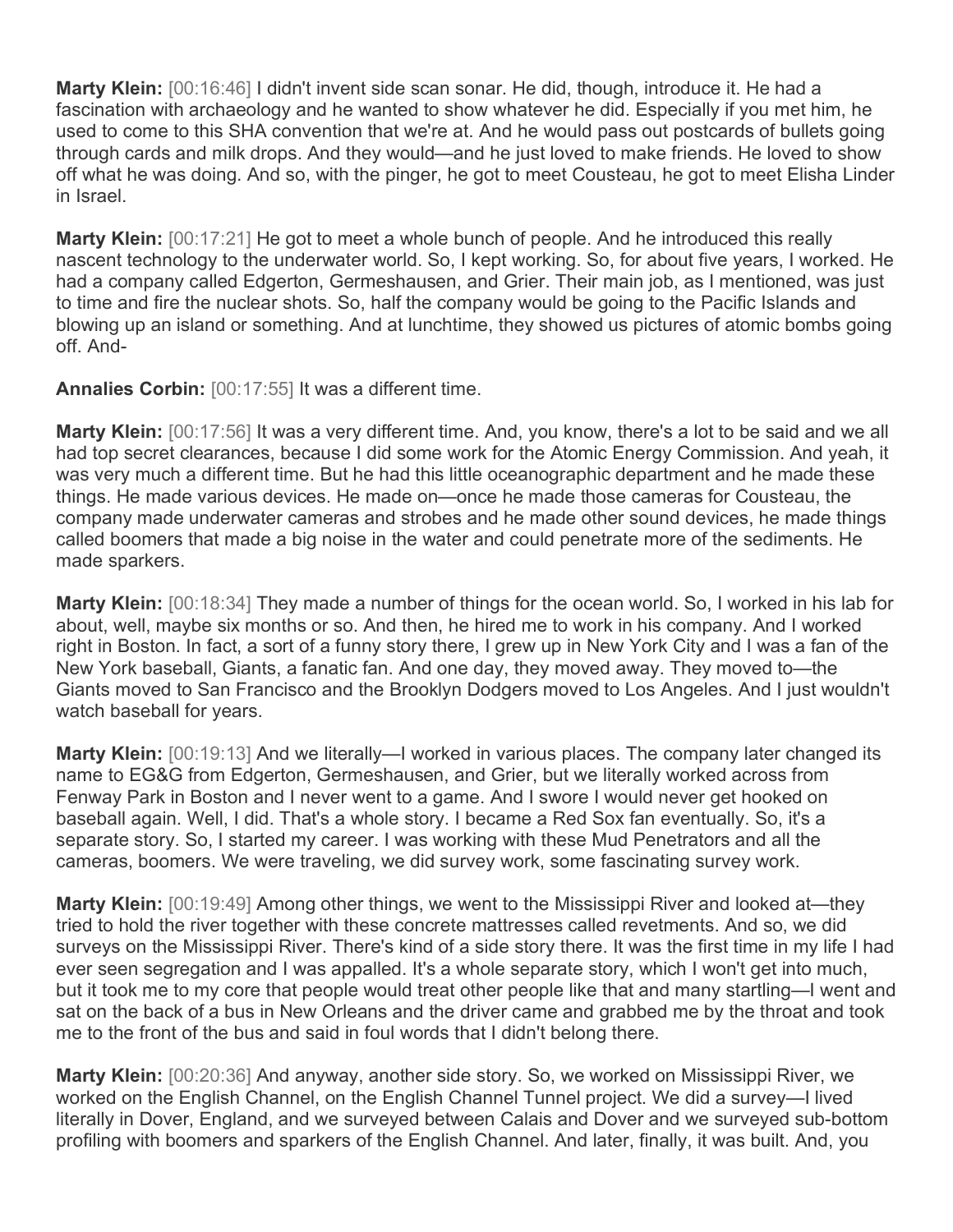know, there is a channel now. My mother used to say, "Marty, you built that tunnel." It's kind of a family joke. But as part of this fieldwork we did, I'd work on boats of all kinds.

**Marty Klein:** [00:21:19] And because I was an engineer, it was assumed that you could fix anything. So, on the boat, I worked on the echo sounder. I worked on the radar. I worked on the navigation equipment. We had some of the earliest electronic navigation equipment, a thing called the Decca Hi-Fix. And so, I learned a lot about many things going in the field. You learn about people. You learn about how to make do. You learn about how to get along, how to get a job done, how to be responsible.

**Marty Klein:** [00:21:55] If it's your—it's got to be done, you got to get it done. You can't turn to—you can't look on the internet. You can't. And so, I had a lot of challenges. And I could go on with some stories. And in this little town of Dover, our equipment wasn't working. And I had to find an oscilloscope. And I found a little place called The Radio Shop of Smye Rumsby. And Mr. Smye loaned us his oscilloscope and I was able to repair the equipment.

**Annalies Corbin:** [00:22:30] And all of those experiences, we say stories now, but the reality is that all of those experiences couched in, you know, your native curiosity as a young child, which and fortunately, you had a family that fostered that in you. And then, you take that and you pair with a great teacher and mentor, who also then recognize that same sense of curiosity and wonder in the world and provided just endless opportunity, clearly, for you to be able to grow in and turn your passion, your love of science and discovery and engineering by tinkering and building of things into not just a viable career, but ultimately, you spin off-

**Annalies Corbin:** [00:23:18] And just for the sake of our listeners because I do want to dig into the outreach and the school piece here, but ultimately, the backstory for our listeners is that Marty takes all of that, he spins and creates his own company, eventually. And that company, if you are in the fields of anything tied to side scan sonar, if deep-water sciences of any description, probably, you know, the use of sonar anywhere and not just even underwater, you know who Marty Klein is.

**Annalies Corbin:** [00:23:54] He is a legend in sonar technology sort of period. And in addition to doing all of those pieces and creating this company that then had a very long life and history of innovation. Like I said, everybody that I know who works in this field uses that equipment, trained on that equipment. And we've got our own story, is about, you know, those Klein side scans and the way they change over time as well. But ultimately, you found a pretty intriguing way and you didn't do this on your own.

**Annalies Corbin:** [00:24:29] And I know you're always cautious about you making folks think that, right? So, I'm going to be really careful and honor that, but you also recognize the value of the way you can take the work that was happening in the world and the deep-water stuff and then, the natural curiosity that people have about what's under there. You know, it's just like, you know, the questions about what's up there in space, right? What's down there under the water, under the oceans, because very few people get the opportunity to go there themselves, right?

**Annalies Corbin:** [00:25:02] But we have this amazing science and technology that coupled together allows us to be these great universal explorers. And so, Marty, you were involved in what today is a program called MATE. We'll come back around to that. But it didn't start out specifically sort of that way and what the program is today. That was really around taking the work of science in those very remote, hard-to-reach locations.

**Annalies Corbin:** [00:25:31] In this case, in deep-water science and turning it into an opportunity or a competition where teams could compete to build and discover and sort of launch from there as a way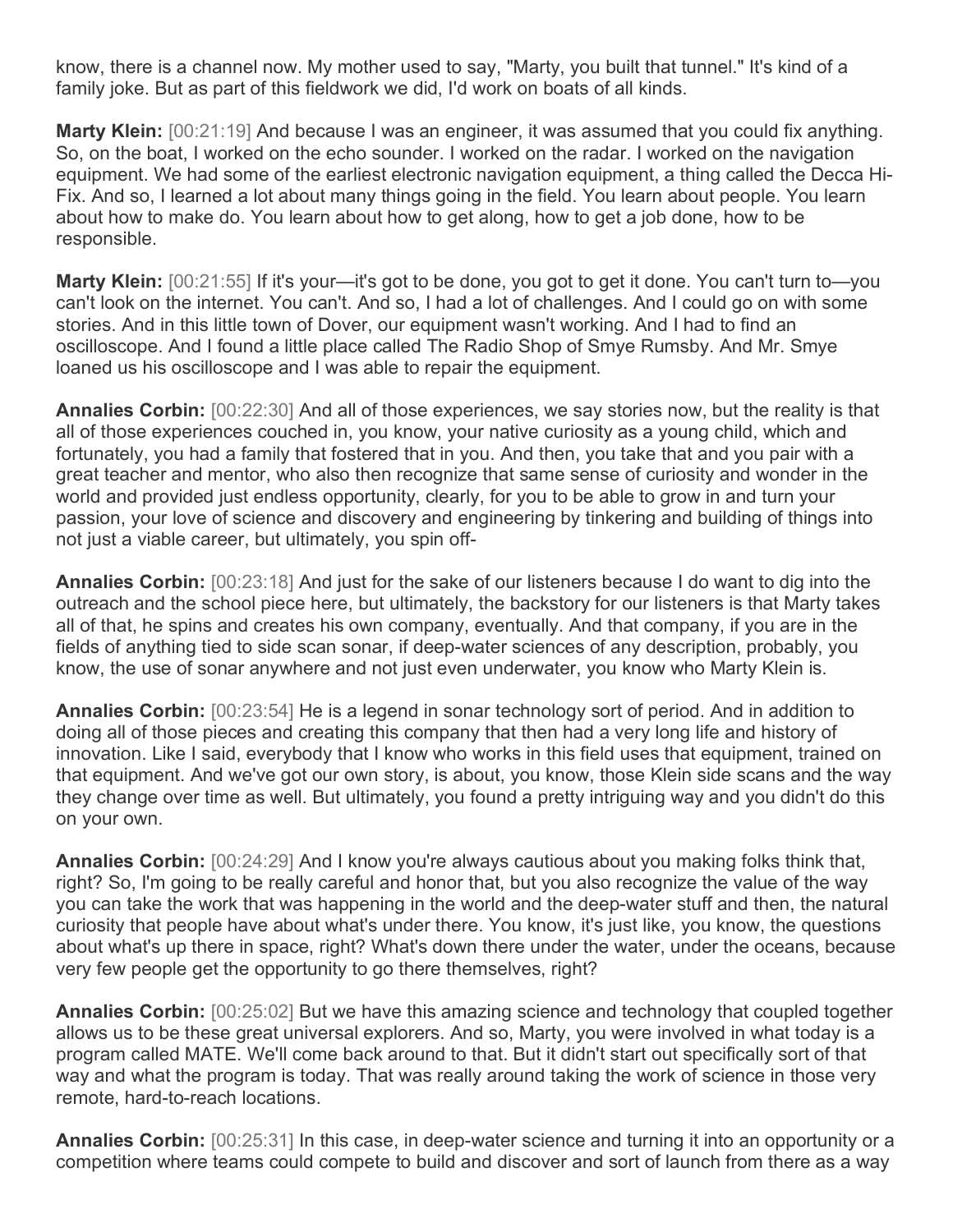to get a whole new generation of budding deep-water scientists and engineers to stick, essentially, right? And the reason I prefaced with this story is because a few years ago, there was a documentary film that came out called Underwater Dreams that was written and directed by Mary Mazzio and narrated by Michael Pena, who many folks know that actor, which is an epic story of how the sons of undocumented Mexican immigrants learned how to build an underwater ROV using Home Depot parts.

**Annalies Corbin:** [00:26:19] And then, they were able to go on and defeat a team of MIT engineers at the very competition that MIT created. So, tell us a little bit, Marty, about how all of that came to be. I'm most interested in the mechanisms by which you and your colleagues said, "Hey, we've got this amazing work that we do in the world and we can turn it into a thing to inspire others." And initially, it was an undergraduate or it was—or graduate teams, it was not intended for high school kiddos. And now, the preface is back. We've got elementary kids doing MATE. And we're going to come back to that. And you may not consider that your legacy, but I wish that you would.

**Marty Klein:** [00:27:07] Okay. Thank you.

**Annalies Corbin:** [00:27:08] Because it is one of the most powerful things I see. And PAST is involved in MATE. We're one of the—we run one of the big regionals, the Buckeye Regional MATE event. And we're really, really proud of that. And it's part of your origin story. So, talk to us a little bit about how that came to be, because I think that people who are contemplating, "Hey, should I get involved with MATE?" That's a piece of the story that's sort of near and dear. And I do encourage people to go see Underwater Dreams. It's streaming. You can get it. It's a very, really wonderful and inspiring story. How much of it is real and how much of it is Hollywood, I don't know, but I suspect you do.

**Marty Klein:** [00:27:48] Well, it's pretty real. There are actually two films. One, there is the spare parts, the Mary Mazzio, who's, by the way, an amazing woman. I don't know if you've ever met her.

**Annalies Corbin:** [00:28:01] I've not had the pleasure.

**Marty Klein:** [00:28:02] I'd love to introduce you sometime.

**Annalies Corbin:** [00:28:03] I would love that.

**Marty Klein:** [00:28:05] Well, we're going to have time, but she is incredible. Well, some of it, because Edgerton had helped me so much and my own parents had been so supportive and family and other friends and other people at the schools, even my science teachers in high school, I feel a— I sort of owe them something. I have to give back. And so, from the start, I'd like to share what I'm doing with the other people and young people. And so, I've done it over the years in various ways before MATE.

**Marty Klein:** [00:28:45] I've been involved for many years. There's a Sea Grant program at MIT. I'm one of probably the oldest member of their advisory board. And it's in there. Now, they're college students, but they have done incredible things over the years. They're really the beginnings of autonomous vehicles. The company called Bluefin spun out of MIT. And so, I've seen it at Sea Grant. We do research and we support research on all kinds of things, on fisheries, on environmental things, on marine biology, on acoustics, on economics, on many, many, many different things, and education.

**Marty Klein:** [00:29:26] They have a huge outreach of education to young people and older college people. So, I've also—for years when I had my own company, I'd go give talks. I'd go talk to the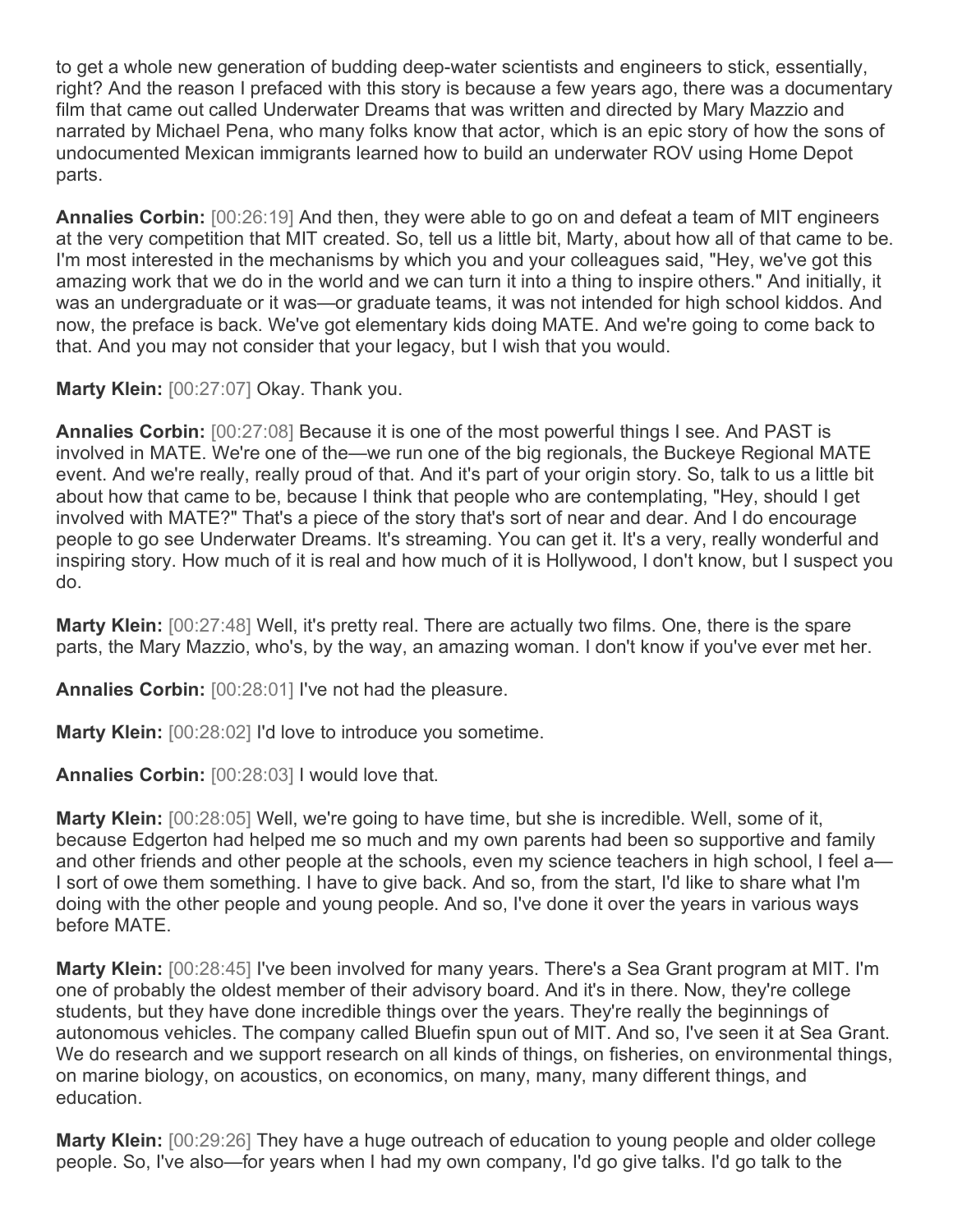Rotary Club and the Kiwanis Club and the Masons and I'd try to tell the world as Doc did. If you gave him or asked him to give a talk, he'd get on the plane the next day and go to somewhere. And he loved to talk about, I love to talk about what I do, because I'm still very excited about the ocean.

**Marty Klein:** [00:30:04] I feel grateful that I got involved in some of the early days of ocean exploration. So, I have sort of had that. I also have in my system not only to help young people, I mentioned being shocked at seeing segregation, one of my other shocks in my life is when in my class at MIT, there were something like hate women. And it horrified me. It was just—and oh, there's so many things I could go on a lot about. I'm a member of the Explorers Club, which used to not allow women.

**Marty Klein:** [00:30:42] There's this—you know, the world has finally changed. One of the reasons I'm so proud of someone like you and some of the other people I just sat with at the Advisory Council on Underwater Archaeology, more of them are just strong, enthusiastic, bright women. I just love it. I just sort of kick out. And so, I feel paternalistic to a lot of the people, because just watching, they just have a new president. This young lady, she's a professor. Ashley Lemke.

**Marty Klein:** [00:31:17] And so, I've been a proponent of including women. And so, this thing, this MATE thing comes along. And I went to MIT. There were various robotic—robotics competitions have been around for a while. And a lot of ones on land have been—there's some real famous ones. One is the first competition that was started by Dean Kamen in in Manchester, New Hampshire, and Woodie Flowers at MIT, a famous—he just passed away, unfortunately, famous professor of mechanical engineering.

**Marty Klein:** [00:31:56] And so, that's actually—it's a huge thing. They have millions of dollars of spend. It's a very different kind of program. But here, I find this thing and it's run by just a few amazing women. One of them who we talked about is this Jill Zande. And Jill fascinates me. She's one of my—you mentioned heroes, she's one of my heroes. She's kind of part-kid and part-adult. She's just enthusiastic about things. She knows everyone's name. She's a mentor to everyone, including me.

**Marty Klein:** [00:32:36] She has boundless enthusiasm and she's never had any real resources. She's gotten a little bit of money from National Science Foundation. Nothing made—the first thing as these big companies who back it up, including Dean Kamen, he's a very wealthy guy. He founded a company in New Hampshire that did medical, very sophisticated metal equipment. And then, he invented the Segway and a whole bunch of stuff. So, they talk millions of dollars, it's just very different. So, I meet these people and I just fell in love with them. They're just so amazing.

**Marty Klein:** [00:33:22] And what's amazing is all these young people there. And, you know, there's a lot of clichés. The world's going downhill and everything's wrong and kids these days don't do this and kids that. Well, here's these kids from all economic strata and all different backgrounds, some of them come from fancy schools like MIT or they come from fancy prep schools like here in Cambridge, there's Cambridge Rindge and Latin, but a lot of them come from inner city schools. And those are the ones I love the most, because they don't have any money and they have to be resourceful.

**Annalies Corbin:** [00:34:09] They're scrappy.

**Marty Klein:** [00:34:10] Yeah. And that's wonderful.

**Annalies Corbin:** [00:34:10] They're scrappy.

**Marty Klein:** [00:34:10] Because I did it as a kid.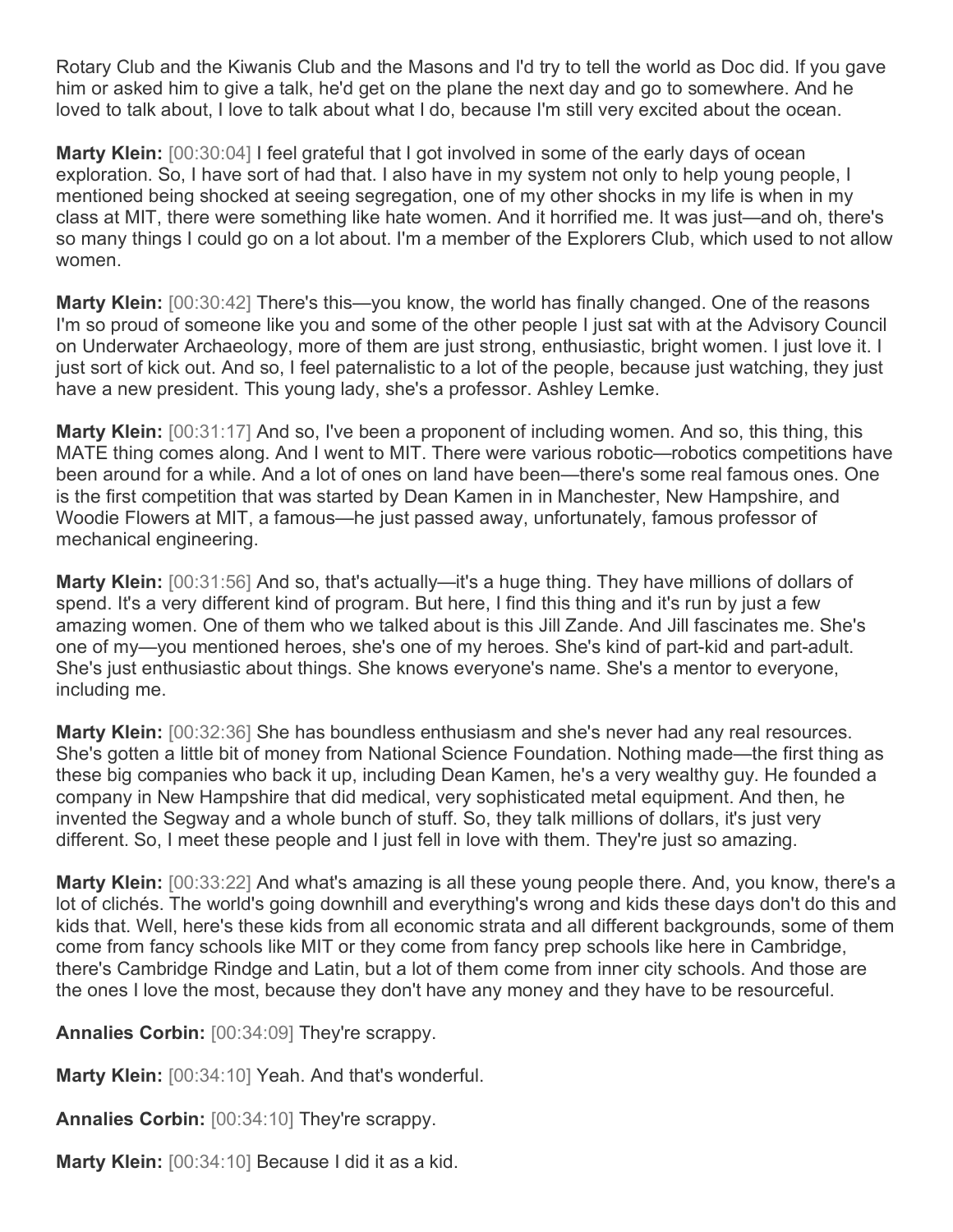## **Annalies Corbin:** [00:34:12] Yeah.

**Marty Klein:** [00:34:12] I didn't have any money. I literally would go sidewalk, I'd call them the sidewalks for a scrap or hire or a tennis ball or whatever. And so, here's these kids who have to be resourceful. They're not given—in some of the programs, the kids are given a kit that's all made up and, "Here's your parts and here's your assignment." MATE isn't like that. The assignment is a task. You have a task. They'll come up with a scenario and they'll try to make it real, so they'll say, "You're looking at a ship on the bottom and you have to identify that ship and you have to take some fluid out of it and you have to find out what its cargo is. Maybe retrieve some cargo.".

**Marty Klein:** [00:35:04] You have to do these tasks. And it's all sort of imaginary, because they'll put some plastic pipe on the sea—on the floor of a pool and say, "That's a ship. Well, that's an airplane." And everyone accepts that. And the kids have to do stuff. So, they make these, they want to make these underwater vehicles, remote-operated vehicles. And they're all different. They're wildly different. And some have a lot of money, so they can buy the latest fancy thruster.

**Marty Klein:** [00:35:38] Some of them can't, so they'll go buy a \$5 bilge pump at Home Depot or at whatever I used to—unfortunately, RadioShack has disappeared on us. And they come up with the most amazing things. For example, there'll be a task where, "Oh, you have to pick something up on the seafloor and swing it around", or whatever. And some kids will make a very fancy manipulator, an arm with several degrees of freedom and jaws that go in and out. Some of the kids will take a coat hanger and bend that coat hanger just right and they'll pick up the thing faster than the person with the fancy arm.

**Marty Klein:** [00:36:22] So, the kids come up with stuff and there's a lot of side things that happen. The kids get to know each other. And now, they come from all over the world. It's incredibly exciting. They're from everywhere. They're from Australia, they're from Germany, they're from—a lot are from the Middle East, from Egypt, from China, from Canada, from the UK, from Mexico. And they all get to know each other. And some of them can't speak English. Some of them barely speak English.

**Marty Klein:** [00:36:52] They'll come on the translator and they have to sort themselves into a team and they—one of the things Jill has tried to do is to get them into the—to learn about business, too. You don't just—if you build stuff, you got to go in the commercial world. You have to have a market for it. You have to satisfy a customer. And Jill has tried to teach them about that. So, they don't just form a team, they form a company, and somebody becomes the chief executive officer and somebody becomes the treasurer and somebody becomes the publicist or whatever.

**Marty Klein:** [00:37:29] So, they have different thing and they've got to work together. And watching these kids work together and it's just fascinating. So, I've been with MATE long enough and I'm kind of an old guy now, I used to be a judge for many years. So, I would sit in a room during the competition and do judging of the kids. And as a result of that, I missed a lot of the competition. So, the last couple years, Jill has given me permission to be the old man.

**Marty Klein:** [00:38:00] And I just wander around and meet the kids and talk with them and encourage them and root for them and share their—there's a lot of heartache because very often, they'll work for a month on this vehicle. They'll try it at home and they'll get to the pool for the big competition and the thing will just go glug, glug, glug or the motor as well or the TV won't work. And actually, I also give talks generally at this thing. Jill asked me to give a talk and I talk to them about failure.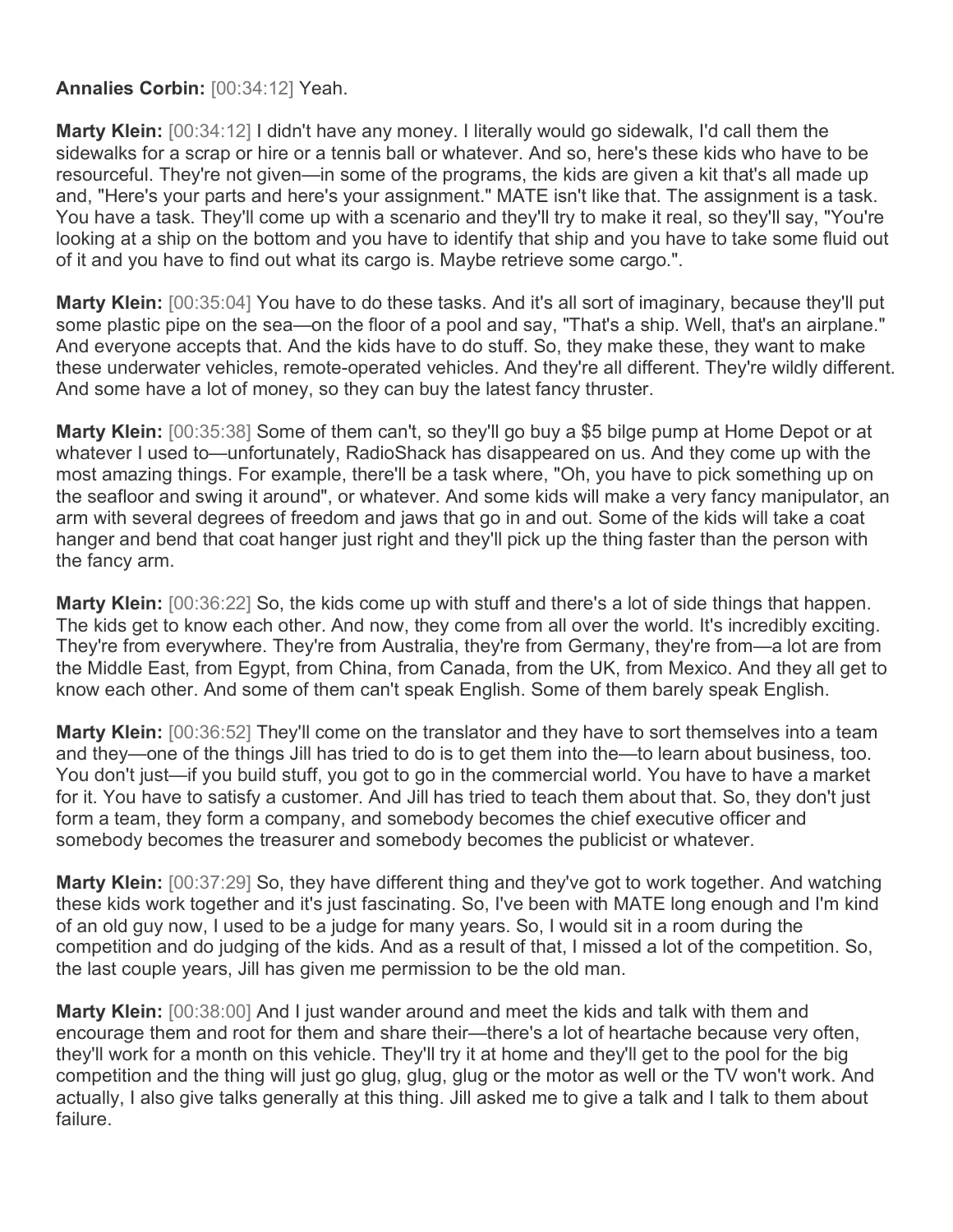**Marty Klein:** [00:38:34] I have failed a lot in my life. I've made a lot of things that don't work. Anyone who's ever designed things makes things that don't work. And failure is good if you learn from it. If you just give up, that's one thing. But there's also a support system at MATE, where if you fail, people will cheer you on, maybe guide you to the next year and the next round. And so, there's this whole culture of learning, and often, learning through failure, which is just why I find this wonderful.

**Annalies Corbin:** [00:39:04] And MATE is truly wonderful. And it's a program that I truly love. And for our listeners, you've heard me many, many times talk about the value of these very problem-based applied opportunities for kids and you've also heard me interview many people who have been involved in a variety of different robotics-based programs because the kids love them so much. And we see that great value. We've done several episodes that have about firsts and all of that.

**Annalies Corbin:** [00:39:35] So, you know, listeners are familiar with it. But with the MATE program, one of the things that I truly, truly love about it, which I think is—well, I guess there are two things, really, that sort of set it apart. And it's one of the reasons I feel so strongly that schools who don't have their own engineering programs in sort of the middle or high school sort of space, that's okay. You can do MATE. MATE is very, very accessible in ways some of the others are not.

**Annalies Corbin:** [00:40:07] You know, you have a teacher who's passionate and willing to learn, there are so many resources available. And the point of entry for MATE is much, much lower than it is for many, many of the other robotics programs that are competition-based. So, all that is as part of what I love about it, but the other thing, and I think this is the thing that truly, truly that I appreciate the most about it, is the fact that it's steeped in a real-world problem that you must solve.

**Annalies Corbin:** [00:40:36] So, it's a competition, but it's not a game. And that is a very, very different approach than some of the other programs take. And, you know, we host one of the MATE regional events. And we took this on. I can't even remember how many years ago now. And ours is still relatively small because, you know, in Central Ohio, right? And we have folks who come from about a five-state region. You know, we don't really think about underwater science to some extent, right?

**Annalies Corbin:** [00:41:09] So, it's been a bit of a lift. But we've got a very, very dedicated team to come year after year. And to your point, one of my—and I probably shouldn't say this, but one of my favorite teams, you're not allowed to have a favorite when you sort of oversee one of the regionals, but truth be told is there's a team from Detroit and we won't name them. That way, I don't get myself in too much trouble. But they know who they are.

## **Marty Klein:** [00:41:35] Yeah.

**Annalies Corbin:** [00:41:35] And they come to our program to the MATE regional year after year. And they have one of their coaches and I use that term loosely, because they're really mentors, this teacher mentors to these teams, who I think he was one of the early ones getting involved in it. And these kids are, back to your point, they're scrappy. These are kids that don't come from a wealthy school. They have an old tool shed behind the school and that's where they work. And these kiddos come and, you know, English is not their first language in many cases and they are absolutely, absolutely dedicated.

**Annalies Corbin:** [00:42:20] And you have other teams there, again, with the fancy equipment and they were able to buy or 3D-print their parts, which is great, don't get me wrong, I love that, too, but these kids think outside the box in ways, you know, that you just don't see. And the minute they walked into the natatorium or the pool. We hold our event right now at the OSU, on pool, the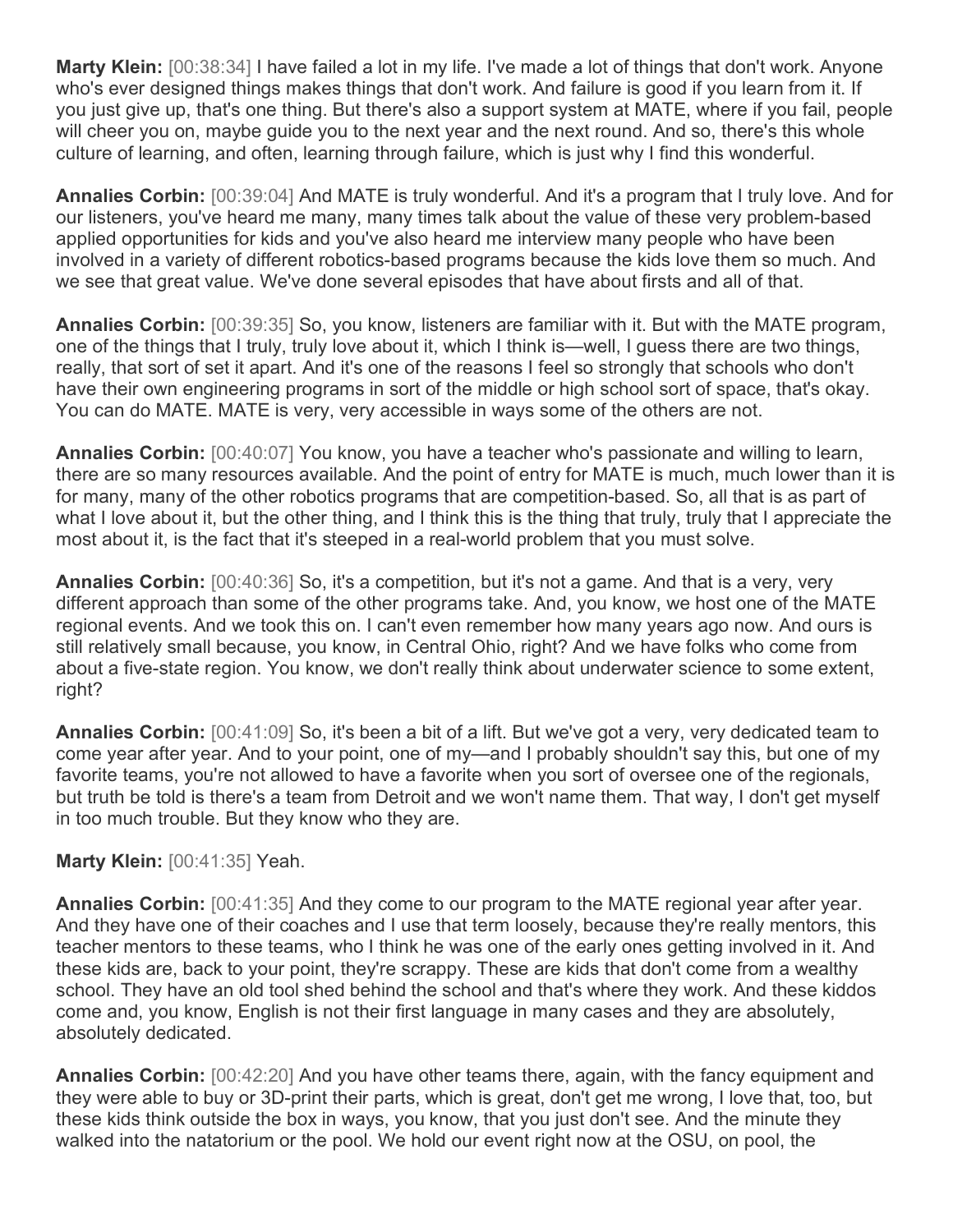competition, deep water diving space. And, you know, those kids, they walk in there with confidence and every team turns and looks.

**Marty Klein:** [00:42:58] That's wonderful.

**Annalies Corbin:** [00:42:58] Like, "Here they come", right? And there's a legacy at that school of building and the other thing that's really wonderful that's happened not just with that team, with many of the others. And so, for our teachers that are out there who are contemplating had loved to get more of that technology robotics rankings, but I know how to do it. MATE is a low-entry point. And I don't mean to say that because it's less, or it's not actually, it's actually, in many ways, harder because it is truly solving real-world problems. And the minute, of course, as you well know, you add water into electric systems, stuff happens.

**Annalies Corbin:** [00:43:36] So, you have the added advantage of some of those disconnects, but the MATE program is one, I think, that it would be fabulous for it to be at many or all schools. It's absolutely remarkable. And, you know, I personally want to thank you, Marty, for having invested so much time, energy, and effort in seeing that program happen, because it's good for kids. And I've watched—and again, I go back to our team in Detroit, the number of kids who participated in that program and stuck with it all through high school who went on to earn engineering scholarships would blow your mind.

**Marty Klein:** [00:44:19] That's been—I keep in touch with a lot of the MATE kids. And that, to me, has been incredibly gratifying that they not only—because a lot of these things you done, you move on to the next thing, a lot of people from roommate have gone on first to stay with the MATE program, they've become judges themselves and mentors, but others have gone into the field.

**Annalies Corbin:** [00:44:43] Yeah.

**Marty Klein:** [00:44:44] And not necessarily ocean, but a technical field.

**Annalies Corbin:** [00:44:47] Yeah, all kinds of engineering. Yeah.

**Marty Klein:** [00:44:49] And so, I keep in touch with some of the kids and some were like family to me. I just had felt—won't mind a bit of a diversion, one of my favorite MATE kids was a young lady, who, when I was a judge, she was this—I hate to use these terms, but this very scrawny little girl with bright red hair and red shoes, it is just, you fall in love with these kids. But she came into the room. She had made a housing. She had machined a housing by herself. I don't know how old, maybe she's 15, I don't know. And she was holding it very proudly. And she kind of tiptoed into the room holding this housing.

**Marty Klein:** [00:45:31] And it's one of my high points in my whole MATE life. Well, I've kept in touch with this young lady. She's married now. She has a little boy. She works at NASA. And she's going to set the—well, you know, she's going to set the world on fire. She actually visited me recently, she has a six-month old baby and she visits. She and her husband came to Boston, visit me, and we talked about stuff. So, that's been fun for me that the kids go on and they're energized and they go on now to mentor other people and continue that progression.

**Annalies Corbin:** [00:46:12] Well, it's a remarkable story. And again, you know, I would encourage teachers, administrators, communities, after school, scouts, programs, 4-H clubs, if you are looking for an amazing opportunity, Google MATE's, we'll have the resource on our website for you. It's a fabulous, fabulous program. And I want to thank you, Marty, very much not only for joining us here today, but for all of your work over many, many years. We are indebted to you.